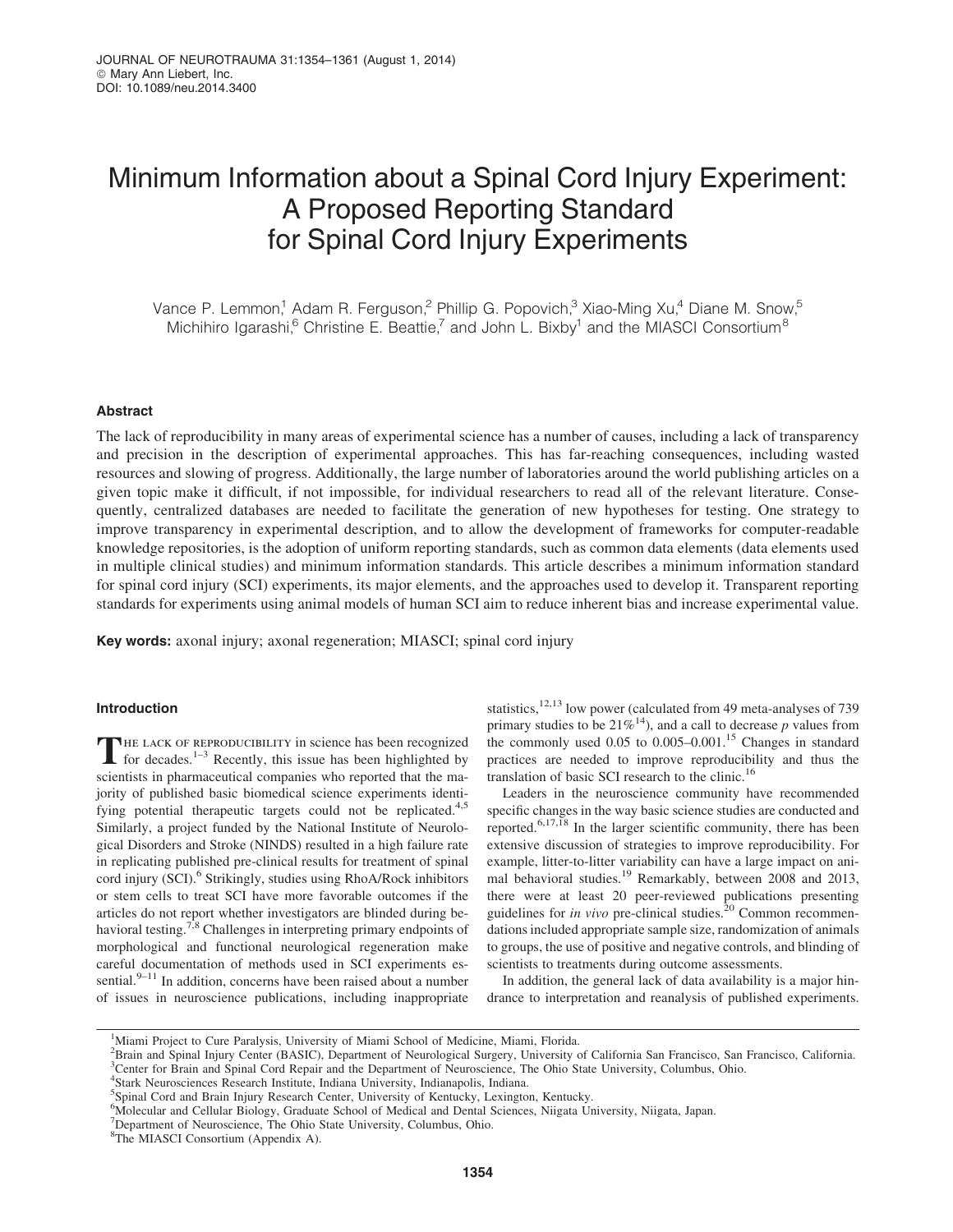Critical metadata regarding how experiments are done are often missing from published methods, and the raw data underlying graphs and figures are rarely included in publications. Many journals stipulate that primary data associated with a publication, such as microarray data, must be posted in public databases. However, an analysis of publications in the 50 journals with the highest impact factors in 2009 revealed poor compliance (only 47 of 500 articles) with full deposition of primary data. $^{21}$ 

Scientists and clinicians conducting clinical trials have had to comply with standardized design and reporting guidelines for many years. For example, a common data element (CDE) system is in place for stroke and SCI trials.<sup>22,23</sup> A group of editors for some 400 journals have already set standards for publication of clinical trials through the CONSORT (Consolidated Reporting of Trials) guidelines, $24,25$  and, similarly, journal editors are calling for improvements in the conduct and reporting of pre-clinical research.<sup>26</sup> However, the CDE concept is being applied slowly in the pre-clinical arena. A parallel worldwide effort is being launched under the umbrella of the Minimum Information about a Biomedical and Biological Investigation (MIBBI) project.<sup>27</sup> Working groups associated with various organizations and ad-hoc groups have developed reporting standards. Perhaps the most widely used is the Minimum Information About a Microarray Experiment (MIAME).<sup>28</sup> Similar approaches are being encouraged by the ARRIVE guideline (Animals in Research: Reporting in Vivo Experiments) $^{29}$  and the CAMAR-ADES initiative (http://www.camarades.info/) for experimental models of multiple sclerosis, traumatic brain injury, and stroke.<sup>30-32</sup> Finally, reporting standards can help reviewers evaluate and critique grants and manuscripts. It is worth noting that although reporting standards encourage the use of best practices by focusing attention on critical concepts in a particular experimental domain, they are not to be confused with experimental practice standards. Pre-clinical research requires innovation that might be hampered if only existing models or assessment methods were allowed.

The adoption of a reporting standard not only improves transparency of research and encourages the use of best practices, but it also has the additional benefit of facilitating the aggregation and interrogation of large data sets in a given domain by annotating data and metadata using standardized terminology.<sup>33</sup> The number of publications each year already exceeds the capacity of individuals to find, read, and absorb them, even in relatively small research areas, such as SCI. It is also difficult for researchers to compare variables across studies because of the lack of consistency in reporting experimental design parameters. Consequently, to ensure that valuable data are not lost or needlessly duplicated, these need to be collected into userfriendly knowledge bases. Moreover, as Minimum Information about a Spinal Cord Injury experiment (MIASCI) aims to reduce bias and thereby enhance the predictive value of experimental SCI modeling, the number of animals needed to verify or falsify a scientific hypothesis could be reduced. Such an effort is in line with the ''3R'' (Replacement, Refinement, and Reduction) initiative to increase animal welfare<sup>34</sup> and reduce waste in biomedical research.<sup>35,36</sup>

To begin to address the problems outlined above, an international group of scientists studying SCI have worked collaboratively to develop a draft standard, termed MIASCI.

# Methods and Results

In October 2012, a 3-day workshop, entitled ''Growth Cones and Axon Regeneration: Entering The Age of Informatics'' was held in New Orleans. The 35 participants (listed in Appendix B) spent substantial time in small working groups developing lists to describe important information relating to the performance of SCI experiments (i.e., the ''metadata'' concerning these experiments). After the meeting, the documentation from these discussions was collated and circulated to the meeting's advisory group for further review. A draft MIASCI checklist was assembled based on the guidelines recommended by the MIBBI project. $27$ 

The draft MIASCI was presented at four international meetings to obtain feedback from the SCI community.37–40 Finally, an online poll was conducted to obtain specific feedback concerning the importance of individual items in the checklist. Seventy-six SCI experts (of 125 invited to participate) from the global SCI research community participated in this poll. Thirty-four percent of the participants had more than 10 years of experience in the SCI field and 24% had 4–10 years of experience. Finally, individuals in the SCI community were invited to become part of the MIASCI Consortium (Appendix A). They reviewed the MIASCI checklist and the manuscript, made suggestions, and agreed to be co-author.

On December 11, 2013, a draft MIASCI was listed at the BioSharing portal (http://biosharing.org/bsg-000541), the current host of MIBBI checklists, and the MIASCI checklist (version 0.8) was posted at SourceForge (https://sourceforge.net/projects/miasci), a resource for open-source software development and distribution. The 1.0 version was posted at SourceForge on April 14, 2014, and is provided in the supplementary material. Please visit the MIASCI SourceForge site for the current version.

#### MIASCI data elements

Typical minimum information standards strive to minimize the number of required data elements to increase the likelihood that investigators will provide essential information. The average minimum information standard has approximately 50 required data elements. Because the design and analysis of SCI experiments varies widely, the draft MIASCI has approximately 250 required data elements. However, most SCI studies only cover a narrow range of these elements, and for a given study, the number of applicable data elements from the MIASCI is likely to be 100 or less.

The draft MIASCI has 11 major sections: investigator, organism, surgery, perturbagen, cell transplantation, biomaterials, histology, immunohistochemisty, imaging, behavior, and data analysis and statistics.

The section on organism covers important information, such as animal source, strain, and congenic status. Correct identification of strain and details about congenic status is increasingly recognized as essential information. Different mouse strains show different response to injuries and recovery patterns after SCI and optic nerve crush.41–43 The same rat strain from two different regional suppliers of the same commercial vendor can yield different outcomes in SCI experiments.<sup>44</sup> Thus, the organism section also covers information about housing that has proven critical to the outcome of SCI experiments, such as animal batching, environmental enrichment, and light/dark cycle.10 Animal batching (randomized, randomized block, and so on) can be complicated, $45$  especially when working with transgenic mice that might be difficult to produce in large numbers. Nonetheless, reporting how this is managed is important. Details about control groups (littermates, congenic status, and so on) should also be documented.

The surgery and behavior sections include whether the surgeon(s) are blinded to treatment group (concealed allocation), the type of injury and device used to inflict it, including whether compression was maintained after impact and for how long, as well as data elements regarding drugs (e.g., anesthetics, analgesics, and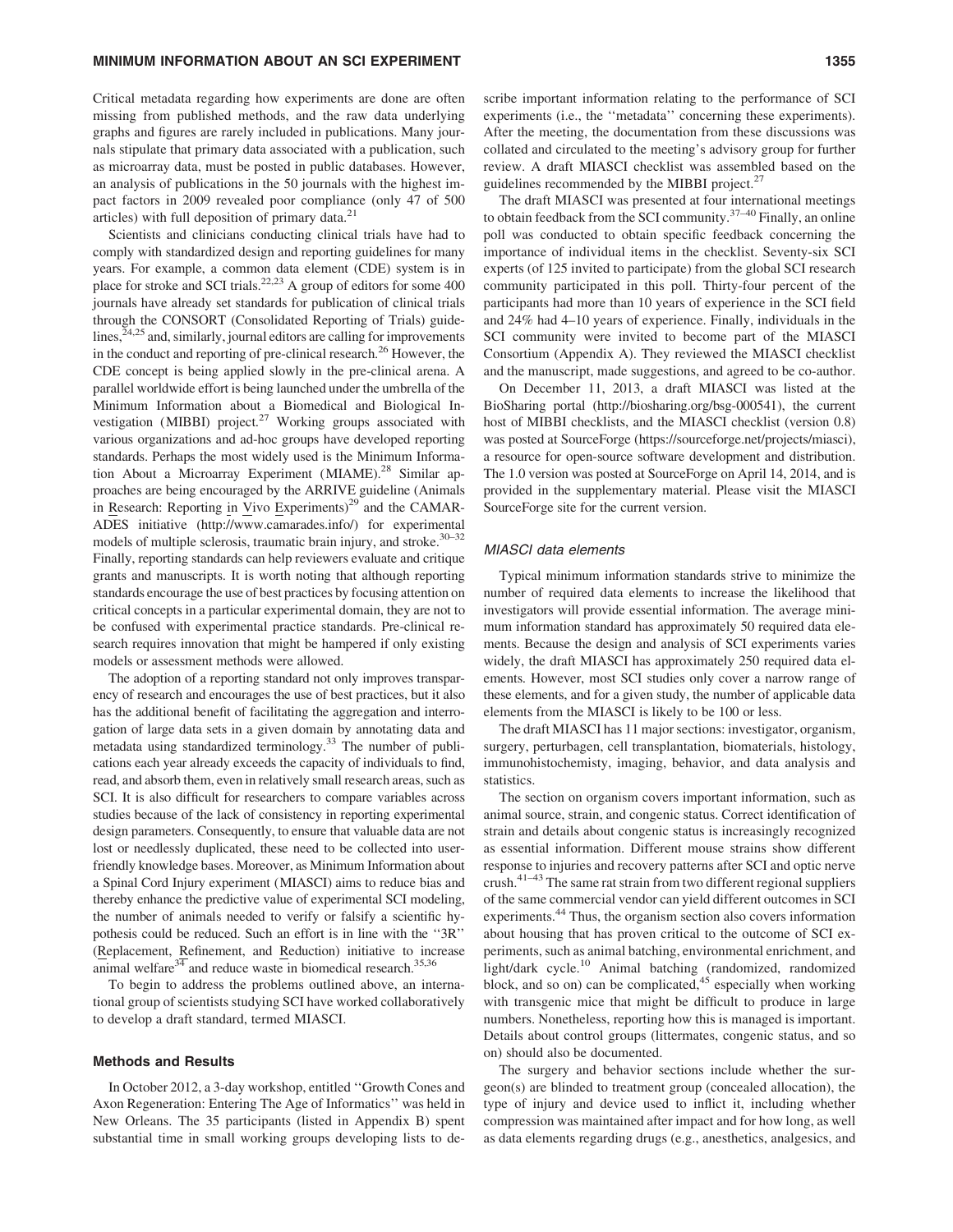antibiotics) given to animals and hydration. Based on the recommendations of Landis and colleagues, $17$  those sections also cover animal batching methods, power calculation methods, and estimation of effect size and details about whether observers were blinded to the experimental intervention. Small sample size in biological studies is a general problem,  $^{14}$  but can be a special problem in SCI research, because animal experiments are especially timeconsuming and expensive. Therefore, it is critical for scientists to consider and report this aspect of their work. In the behavior section, special attention is paid to collecting important metadata about the widely used BBB test,<sup>46</sup> BMS test,<sup>41</sup> and various gait analysis methods.

A major focus of SCI research is in evaluating the ability of agents to improve recovery after injury. The drug discovery field has adopted the term ''perturbagen'' to refer to small molecules, peptides, antibodies, oligonucleotides, and so on, that alter a biological process by interfering with one or more molecular targets. Common perturbagens used in the SCI field are U.S. Food and Drug Administration–approved drugs, chemical compounds, naturally occurring bioactive agents, siRNAs, shRNAs, and cDNAs. The route (oral, intravenous, subcutaneous, minipump, and so on) and other aspects (time since injury and dose or doses) of administration of the perturbagen needs to be documented. The Minimum Information About a Cellular Assay (MIACA) project (http:// miaca.sourceforge.net) proposed a standard that included data elements about perturbagens, such as vendor, catalog number, stock concentration, storage, and solvent. MIACA also covers experiments using viruses (type and titer). In accord with best practices in MIBBI and ontology development, we have chosen to reuse relevant sections of MIACA to describe perturbagen use in MIASCI.

The cell transplantation section requests information about cell source, isolation and purification methods, batch, and passage inspired by good laboratory practice/good manufacturing practice standards. Additional information about growth factors and differentiation methods is included, as is information about any immunosuppression methods or use of supporting growth factors administered at the time of cellular delivery. In addition, the time since injury, site, route, and volume of introduction are also required as well as the numbers of cells and numbers of times the cells are delivered and over what duration.

Biomaterials are also covered, because they are commonly used in SCI experiments. Domain experts recommended that details about composition, mechanical properties, manufacturer, and manufacturing methods be collected along with details about release kinetics, as well as mode and rate of metabolism, if the material is used to deliver a compound or biologic and whether any safety data are available regarding biodistribution after introduction.

Histology, immunohistochemistry, and imaging are three highly interrelated areas often used in evaluating the results of SCI experiments. The histology section of MIASCI deals with fixation, tissue processing, and axonal tracing methods. The immunohistochemistry section is devoted to collecting information about antibodies used in the research project. The Journal of Comparative Neurology has set a very high bar for describing antibodies and verifying the specificity of antibody labeling.<sup>47</sup> Most other journals do not have such high standards, so better documentation of antibodies and their specificity remains a major concern<sup>48</sup> (source and catalog number, at least, are essential, whereas batch information is very desirable). The Neuroscience Information Framework (NIF) has an antibody registry (www.antibodyregistry.org), which provides unique identifiers for antibodies, including those available from approximately 200 vendors. MIASCI will use these identifiers and will link to the NIF search tool to facilitate data entry into MIASCI. Basic information about the imaging platform is requested, especially information about image acquisition and analysis software and settings, as well as the specific counting and measurement methods used.17 Software developers and computational biologists have discussed the critical importance of documenting software algorithms and settings. $49-51$  This includes archiving exact versions of programs used and version control of all custom scripts. When this logic is applied to image analysis, it requires documentation of software versions and settings, optical filters, and software filters, such as thresholds, used during image acquisition and analysis. We hope that the MIASCI will encourage the use of these imaging best practices.

The data analysis and statistics section is relatively brief, but covers concepts related to blinding of investigators, the kinds of technical and biological replicates used, prospective analysis plans and the statistical tests performed, normalization schemes, and positive and negative controls. These data elements are deemed critical by the SCI domain experts and are common recommendations in standards for life science research.<sup>20</sup>

An inevitable limitation is that a MIASCI statement relies on good faith and therefore cannot detect or prevent intentionally false statements. However, the utility of MIASCI could be tested experimentally, for example, by a prospective study comparing relevant publications before and after inauguration of the MIASCI standard. MIASCI acceptance and integration could be measured by analyzing whether experimental characterization according to the MIASCI statement is increasing. MIASCI efficacy could be investigated by determining whether the precision of the primary outcome measure effect size increased after inauguration of the MIASCI standard.

#### Summary

The MIASCI draft standard has been proposed to capture SCI experimental details, including the investigator, organism, behavior, surgery, perturbagens, histology, immunohistochemistry, imaging, biomaterials, cell transplantation, and data analysis. MIASCI provides a basis for establishing good laboratory practice in the modeling of SCI. This first version of MIASCI will require modifications and further development as new methodologies are applied to the study and treatment of SCI. In some cases, simply requiring the use of other standards, such as MIAME or minimum information about an RNA-Seq experiment, will be appropriate. In other cases, however, expanding or developing a new section may be needed. At present, the biomaterials section is minimal and there is no coverage of some molecular techniques, such as in situ hybridization or realtime polymerase chain reaction. Because scientists, reviewers, and editors use the MIASCI when reporting SCI studies, this should not only improve reporting, but also promote the adoption of best practices, such as randomization of animals to treatment groups, appropriate use of power analysis, and the blinding of scientists to treatment conditions. To facilitate the adoption of MIASCI, an overall framework, including an ontology and simple-to-use annotation tools, is being built and will be freely available for data annotation and submission. An important benefit of MIASCI adoption is that it will greatly facilitate the population of domain-specific databases, such as NIF, Regenbase,<sup>37</sup> Adam Ferguson's SCI Database,<sup>52,53</sup> Barbara Grimpe's SCI text mining initiative,<sup>54</sup> the University of Dusseldorf Center for Neuronal Regeneration's SCI Database,<sup>55</sup> and the CAMARADES project on meta-analysis of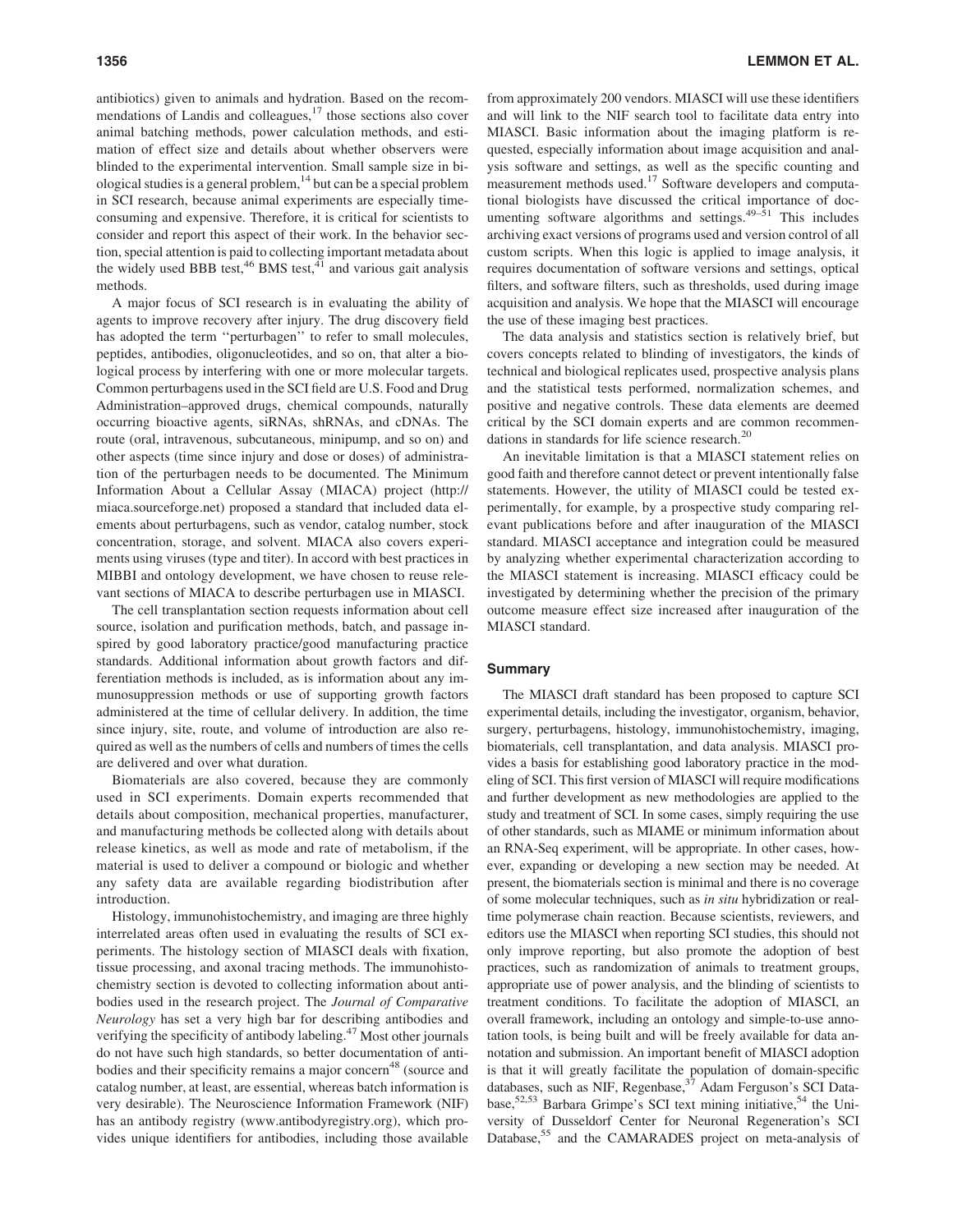## MINIMUM INFORMATION ABOUT AN SCI EXPERIMENT **1357** 1357

animal studies.<sup>30,32,36</sup> Thus, establishment of transparent reporting standards in pre-clinical SCI research should facilitate experimental accuracy and lab-to-lab reproducibility, helping to speed up the development of novel therapeutic approaches to SCI.

# Acknowledgments

The MIASCI was developed with the assistance of many people. It was inspired by the MIAME microarray reporting standard, the MIBBI Project, and the BioAssay Ontology Project. The original idea for MIASCI emerged while planning an international meeting in 2012 on axon growth and regeneration supported by the National Institutes of Health (NIH) and the Japan Society for the Promotion of Sciences. As with MIAME and other reporting standards, the MIASCI is a grassroots movement and has depended on the pro-bono work of stakeholders as well as support from the NIH (HD057632, NS080145, and U01HL111561) and the Miami Project to Cure Paralysis. Many of the articles on reproducibility were introduced to us by Carol Goble's keynote talk at ISMB/ECCB 2013 Berlin.<sup>5</sup>

### Author Disclosure Statement

No competing financial interests exist.

#### **References**

- 1. Sterling, T.D. (1959). Publication decisions and their possible effects on inferences drawn from tests of significance—or vice versa. J. Am. Stat. Assoc. 54, 30–34.
- 2. Cohen, J. (1962). Statistical power of abnormal-social psychological research: a review. J. Abnorm. Soc. Psychol. 65, 145–153.
- 3. Cohen, J. (1994). The earth is round (p < .05). Am. Psychol. 49, 997– 1003.
- 4. Prinz, F., Schlange, T., and Asadullah, K. (2011). Believe it or not: how much can we rely on published data on potential drug targets? Nat. Rev. Drug. Discov. 10, 712.
- 5. Begley, C.G., and Ellis, L.M. (2012). Drug development: raise standards for preclinical cancer research. Nature 483, 531–533.
- 6. Steward, O., Popovich, P.G., Dietrich, W.D., and Kleitman, N. (2012). Replication and reproducibility in spinal cord injury research. Exp. Neurol. 233, 597–605.
- 7. Watzlawick, R., Sena, E.S., Dirnagl, U., Brommer, B., Kopp, M.A., Macleod, M.R., Howells, D.W., and Schwab, J.M. (2014). Effect and reporting bias of RhoA/ROCK-blockade intervention on locomotor recovery after spinal cord injury: a systematic review and metaanalysis. JAMA Neurol. 71, 91–99.
- 8. Antonic, A., Sena, E.S., Lees, J.S., Wills, T.E., Skeers, P., Batchelor, P.E., Macleod, M.R., and Howells, D.W. (2013). Stem cell transplantation in traumatic spinal cord injury: a systematic review and meta-analysis of animal studies. PLoS Biol. 11, e1001738.
- 9. Steward, O., Zheng, B., and Tessier-Lavigne, M. (2003). False resurrections: distinguishing regenerated from spared axons in the injured central nervous system. J. Comp. Neurol. 459, 1–8.
- 10. Fouad, K., Hurd, C., and Magnuson, D.S. (2013). Functional testing in animal models of spinal cord injury: not as straight forward as one would think. Front. Integr. Neurosci. 7, 85.
- 11. Weishaupt, N., Krajacic, A., and Fouad, K. (2013). Lipopolysaccharide can induce errors in anatomical measures of neuronal plasticity by increasing tracing efficacy. Neurosci. Lett. 556, 181–185.
- 12. Nieuwenhuis, S., Forstmann, B.U., and Wagenmakers, E.J. (2011). Erroneous analyses of interactions in neuroscience: a problem of significance. Nat. Neurosci. 14, 1105–1107.
- 13. Burke, D.A., Whittemore, S.R., and Magnuson, D.S. (2013). Consequences of common data analysis inaccuracies in CNS trauma injury basic research. J. Neurotrauma 30, 797–805.
- 14. Button, K.S., Ioannidis, J.P., Mokrysz, C., Nosek, B.A., Flint, J., Robinson, E.S., and Munafo, M.R. (2013). Power failure: why small sample size undermines the reliability of neuroscience. Nat. Rev. Neurosci. 14, 365–376.
- 15. Johnson, V.E. (2013). Revised standards for statistical evidence. Proc. Natl. Acad. Sci. U. S. A. 110, 19313–19317.
- 16. Kwon, B.K., Okon, E.B., Tsai, E., Beattie, M.S., Bresnahan, J.C., Magnuson, D.K., Reier, P.J., McTigue, D.M., Popovich, P.G., Blight, A.R., Oudega, M., Guest, J.D., Weaver, L.C., Fehlings, M.G., and Tetzlaff, W. (2011). A grading system to evaluate objectively the strength of pre-clinical data of acute neuroprotective therapies for clinical translation in spinal cord injury. J. Neurotrauma 28, 1525–1543.
- 17. Landis, S.C., Amara, S.G., Asadullah, K., Austin, C.P., Blumenstein, R., Bradley, E.W., Crystal, R.G., Darnell, R.B., Ferrante, R.J., Fillit, H., Finkelstein, R., Fisher, M., Gendelman, H.E., Golub, R.M., Goudreau, J.L., Gross, R.A., Gubitz, A.K., Hesterlee, S.E., Howells, D.W., Huguenard, J., Kelner, K., Koroshetz, W., Krainc, D., Lazic, S.E., Levine, M.S., Macleod, M.R., McCall, J.M., Moxley, R.T., III, Narasimhan, K., Noble, L.J., Perrin, S., Porter, J.D., Steward, O., Unger, E., Utz, U., and Silberberg, S.D. (2012). A call for transparent reporting to optimize the predictive value of preclinical research. Nature 490, 187–191.
- 18. Vesterinen, H.M., Sena, E.S., Egan, K.J., Hirst, T.C., Churolov, L., Currie, G.L., Antonic, A., Howells, D.W., and Macleod, M.R. (2014). Meta-analysis of data from animal studies: a practical guide. J. Neurosci. Methods 221, 92–102.
- 19. Lazic, S.E., and Essioux, L. (2013). Improving basic and translational science by accounting for litter-to-litter variation in animal models. BMC Neurosci. 14, 37.
- 20. Henderson, V.C., Kimmelman, J., Fergusson, D., Grimshaw, J.M., and Hackam, D.G. (2013). Threats to validity in the design and conduct of preclinical efficacy studies: a systematic review of guidelines for in vivo animal experiments. PLoS Med. 10, e1001489.
- 21. Alsheikh-Ali, A.A., Qureshi, W., Al-Mallah, M.H., and Ioannidis, J.P. (2011). Public availability of published research data in high-impact journals. PLoS One 6, e24357.
- 22. Saver, J.L., Warach, S., Janis, S., Odenkirchen, J., Becker, K., Benavente, O., Broderick, J., Dromerick, A.W., Duncan, P., Elkind, M.S., Johnston, K., Kidwell, C.S., Meschia, J.F., and Schwamm, L.; National Institute of Neurological Diseases and Stroke Stroke Common Data Element Working Group. (2012). Standardizing the structure of stroke clinical and epidemiologic research data: the National Institute of Neurological Disorders and Stroke (NINDS) Stroke Common Data Element (CDE) project. Stroke 43, 967–973.
- 23. Biering-Sorensen, F., Charlifue, S., Devivo, M.J., Grinnon, S.T., Kleitman, N., Lu, Y., and Odenkirchen, J. (2011). Incorporation of the International Spinal Cord Injury Data Set elements into the National Institute of Neurological Disorders and Stroke Common Data Elements. Spinal Cord 49, 60–64.
- 24. Boutron, I., Moher, D., Altman, D.G., Schulz, K.F., Ravaud, P., and Group, C. (2008). Extending the CONSORT statement to randomized trials of nonpharmacologic treatment: explanation and elaboration. Ann Intern Med 148, 295–309.
- 25. Moher, D., Hopewell, S., Schulz, K.F., Montori, V., Gotzsche, P.C., Devereaux, P.J., Elbourne, D., Egger, M., and Altman, D.G.; Consolidated Standards of Reporting Trials Group. (2010). CONSORT 2010 Explanation and elaboration: updated guidelines for reporting parallel group randomised trials. J. Clin. Epidemiol. 63, e1–e37.
- 26. Hoke, A. (2013). Experimental neurology and state of preclinical research. Exp. Neurol. 239, A1.
- 27. Taylor, C.F., Field, D., Sansone, S.A., Aerts, J., Apweiler, R., Ashburner, M., Ball, C.A., Binz, P.A., Bogue, M., Booth, T., Brazma, A., Brinkman, R.R., Michael Clark, A., Deutsch, E.W., Fiehn, O., Fostel, J., Ghazal, P., Gibson, F., Gray, T., Grimes, G., Hancock, J.M., Hardy, N.W., Hermjakob, H., Julian, R.K., Jr., Kane, M., Kettner, C., Kinsinger, C., Kolker, E., Kuiper, M., Le Novere, N., Leebens-Mack, J., Lewis, S.E., Lord, P., Mallon, A.M., Marthandan, N., Masuya, H., McNally, R., Mehrle, A., Morrison, N., Orchard, S., Quackenbush, J., Reecy, J.M., Robertson, D.G., Rocca-Serra, P., Rodriguez, H., Rosenfelder, H., Santoyo-Lopez, J., Scheuermann, R.H., Schober, D., Smith, B., Snape, J., Stoeckert, C.J., Jr., Tipton, K., Sterk, P., Untergasser, A., Vandesompele, J., and Wiemann, S. (2008). Promoting coherent minimum reporting guidelines for biological and biomedical investigations: the MIBBI project. Nat. Biotechnol. 26, 889–896.
- 28. Brazma, A., Hingamp, P., Quackenbush, J., Sherlock, G., Spellman, P., Stoeckert, C., Aach, J., Ansorge, W., Ball, C.A., Causton, H.C., Gaasterland, T., Glenisson, P., Holstege, F.C., Kim, I.F., Markowitz, V., Matese, J.C., Parkinson, H., Robinson, A., Sarkans, U., Schulze-Kremer, S., Stewart, J., Taylor, R., Vilo, J., and Vingron, M. (2001). Minimum information about a microarray experiment (MIAME) toward standards for microarray data. Nat. Genet. 29, 365–371.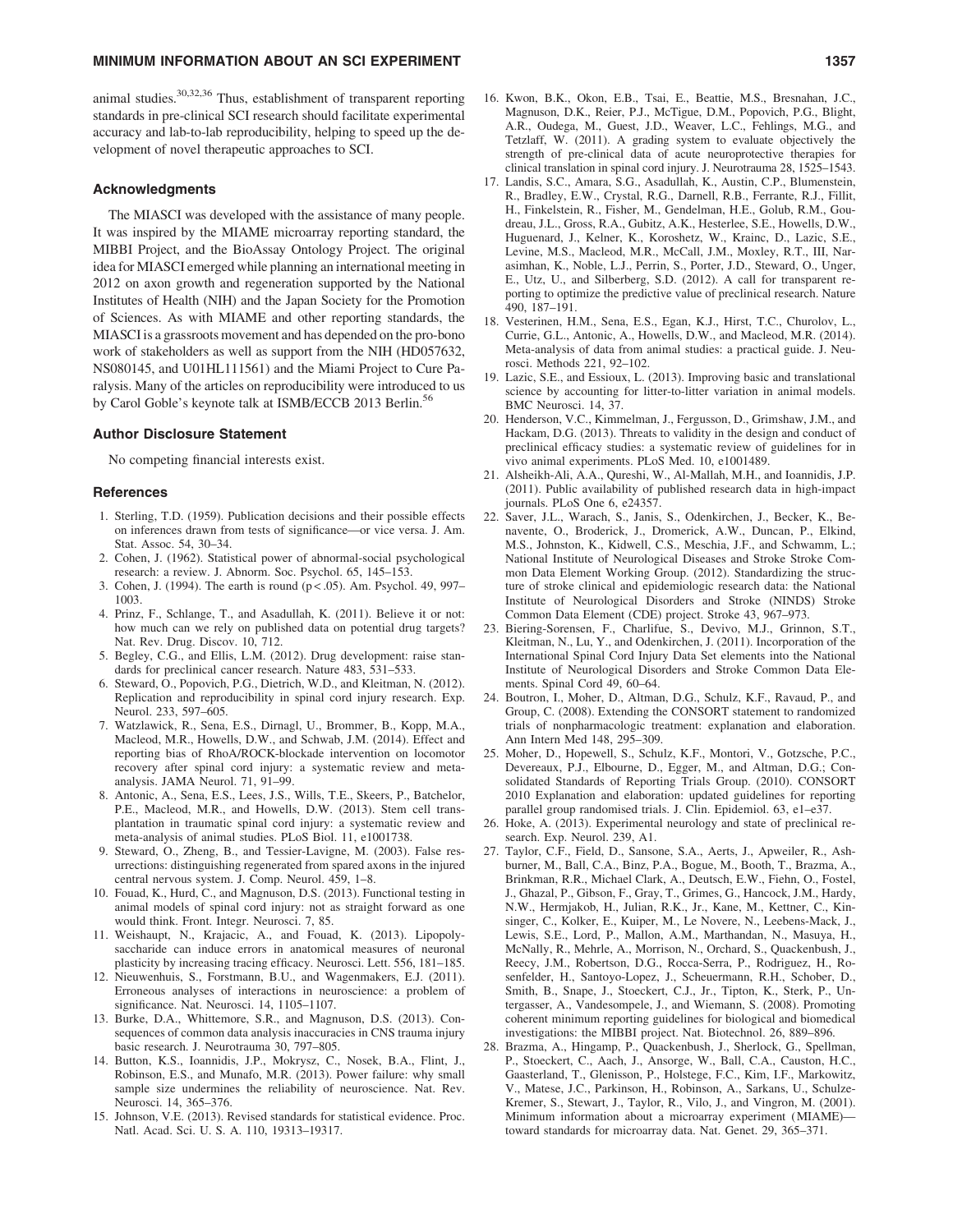- 29. Kilkenny, C., Browne, W.J., Cuthill, I.C., Emerson, M., and Altman, D.G. (2010). Improving bioscience research reporting: the ARRIVE guidelines for reporting animal research. PLoS Biol. 8, e1000412.
- 30. Sena, E., van der Worp, H.B., Howells, D., and Macleod, M. (2007). How can we improve the pre-clinical development of drugs for stroke? Trends Neurosci. 30, 433–439.
- 31. Howells, D.W., Sena, E.S., and Macleod, M.R. (2014). Bringing rigour to translational medicine. Nat Rev Neurol 10, 37–43.
- 32. Crossley, N.A., Sena, E., Goehler, J., Horn, J., van der Worp, B., Bath, P.M.W., Macleod, M., and Dirnagl, U. (2008). Empirical evidence of bias in the design of experimental stroke studies: a metaepidemiologic approach. Stroke 39, 929–934.
- 33. Schurer, S.C., Vempati, U., Smith, R., Southern, M., and Lemmon, V. (2011). Bioassay ontology annotations facilitate cross-analysis of diverse high-throughput screening data sets. J. Biomol. Screen. 16, 415–426.
- 34. van Luijk, J., Cuijpers, Y., van der Vaart, L., de Roo, T.C., Leenaars, M., and Ritskes-Hoitinga, M. (2013). Assessing the application of the 3Rs: a survey among animal welfare officers in The Netherlands. Lab. Anim. 47, 210–219.
- 35. Macleod, M.R., Michie, S., Roberts, I., Dirnagl, U., Chalmers, I., Ioannidis, J.P., Al-Shahi Salman, R., Chan, A.W., and Glasziou, P. (2014). Biomedical research: increasing value, reducing waste. Lancet 383, 101–104.
- 36. Chalmers, I., Bracken, M.B., Djulbegovic, B., Garattini, S., Grant, J., Gulmezoglu, A.M., Howells, D.W., Ioannidis, J.P., and Oliver, S. (2014). How to increase value and reduce waste when research priorities are set. Lancet 383, 156–165.
- 37. Lemmon, V.P. (2013). Functional genomics and spinal cord injury. In: The 15th International Spinal Research Network Meeting, September 6–7, London, UK.
- 38. Lemmon, V.P., Ferguson, A.R., Popovich, P.G., and Bixby, J.L. (2013). A draft minimal information standard for spinal cord injury experiments. In: The 31st Annual National Neurotrauma Symposium, August 4–7, Nashville, Tennessee.
- 39. Lemmon, V.P., Ferguson, A.R., Popovich, P.G., Snow, D.M., Mason, C., Igarashi, M., Xu, X.-M., Beattie, C., and Bixby, J.L. (2013). A Minimal Information Standard for Spinal Cord Injury Experiments. In: 3rd International Neural Regeneration Symposium, October 10–15, Shenyang, China.
- 40. Lemmon, V.P., Ferguson, A.R., Popovich, P.G., Snow, D.M., Mason, C., Igarashi, M., Xu, X.-M., Beattie, C., and Bixby, J.L. (2013). A minimal information standard for spinal cord injury experiments. In: British Society for Developmental Biology, Axon Guidance and Regeneration, August 28–30, Aberdeen, UK.
- 41. Basso, D.M., Fisher, L.C., Anderson, A.J., Jakeman, L.B., McTigue, D.M., and Popovich, P.G. (2006). Basso Mouse Scale for locomotion detects differences in recovery after spinal cord injury in five common mouse strains. J. Neurotrauma 23, 635–659.
- 42. Kigerl, K.A., McGaughy, V.M., and Popovich, P.G. (2006). Comparative analysis of lesion development and intraspinal inflammation in four strains of mice following spinal contusion injury. J. Comp. Neurol. 494, 578–594.
- 43. Cui, Q., Hodgetts, S.I., Hu, Y., Luo, J.M., and Harvey, A.R. (2007). Strain-specific differences in the effects of cyclosporin A and FK506 on the survival and regeneration of axotomized retinal ganglion cells in adult rats. Neuroscience 146, 986–999.
- 44. Bunge, M.B., and Pearse, D.D. (2012). Response to the report, ''A reassessment of a combinatorial treatment involving Schwann cell transplants and elevation of cyclic AMP on recovery of motor function following thoracic spinal cord injury in rats''. Exp. Neurol. 233, 645– 648.
- 45. Keppel, G. and Wickens, T.D. (2004). Design and Analysis: A Researcher's Handbook. Pearson Prentice Hall: Upper Saddle River, NJ.
- 46. Basso, D.M., Beattie, M.S., and Bresnahan, J.C. (1995). A sensitive and reliable locomotor rating scale for open field testing in rats. J. Neurotrauma 12, 1–21.
- 47. Saper, C.B. (2005). An open letter to our readers on the use of antibodies. J. Comp. Neurol. 493, 477–478.
- 48. Rhodes, K.J., and Trimmer, J.S. (2006). Antibodies as valuable neuroscience research tools versus reagents of mass distraction. J. Neurosci. 26, 8017–8020.
- 49. Peng, R.D. (2011). Reproducible research in computational science. Science 334, 1226–1227.
- 50. Sandve, G.K., Nekrutenko, A., Taylor, J., and Hovig, E. (2013). Ten simple rules for reproducible computational research. PLoS Comput. Biol. 9, e1003285.
- 51. Nekrutenko, A., and Taylor, J. (2012). Next-generation sequencing data interpretation: enhancing reproducibility and accessibility. Nat. Rev. Genet. 13, 667–672.
- 52. Ferguson, A.R., Irvine, K.A., Gensel, J.C., Nielson, J.L., Lin, A., Ly, J., Segal, M.R., Ratan, R.R., Bresnahan, J.C., and Beattie, M.S. (2013). Derivation of multivariate syndromic outcome metrics for consistent testing across multiple models of cervical spinal cord injury in rats. PLoS One 8, e59712.
- 53. Nielson, J.L., Guandique, C.F., Liu, A.W., Burke, D.A., Lash, A.T., Moseanko, R., Hawbecker, S., Strand, S.C., Zdunowski, S., Irvine, K.A., Brock, J.H., Rosenzweig, E.S., Nout, Y.S., Gensel, J.C., Anderson, K.D., Segal, M.R., Magnuson, D.S.K., Whittemore, S.R., McTigue, D.M., Popovich, P.G., Rabchevsky, A.G., Scheff, S.W., Steward, O., Courtine, G., Edgerton, V.R., Tuszynski, M.H., Beattie, M.S., Bresnahan, J.C., and Ferguson, A.R. (in press). Development of a database for translational spinal cord injury research. J Neurotrauma.
- 54. Ries, A., Goldberg, J.L., and Grimpe, B. (2007). A novel biological function for CD44 in axon growth of retinal ganglion cells identified by a bioinformatics approach. J. Neurochem. 103, 1491–1505.
- 55. Brazda, N., Kruse, F., Kruse, M., Kirchhoffer, T., Klinger, R., Cimiano, P. and Muller, H.W. (2013). The CNR preclinical database for knowledge management in spinal cord injury research. In: Society for Neuroscience, November 9–13, 2012, San Diego, California.
- 56. Goble, C. (2013). Results may vary: reproducibility, open science and all that jazz. In: 21st Annual International Conference on Intelligent Systems for Molecular Biology, July 19–23, Berlin, Germany.

Address correspondence to: Vance P. Lemmon, PhD Miami Project to Cure Paralysis University of Miami 1095 NW 14th Terrace Miami, FL 33136-1060

E-mail: VLemmon@med.miami.edu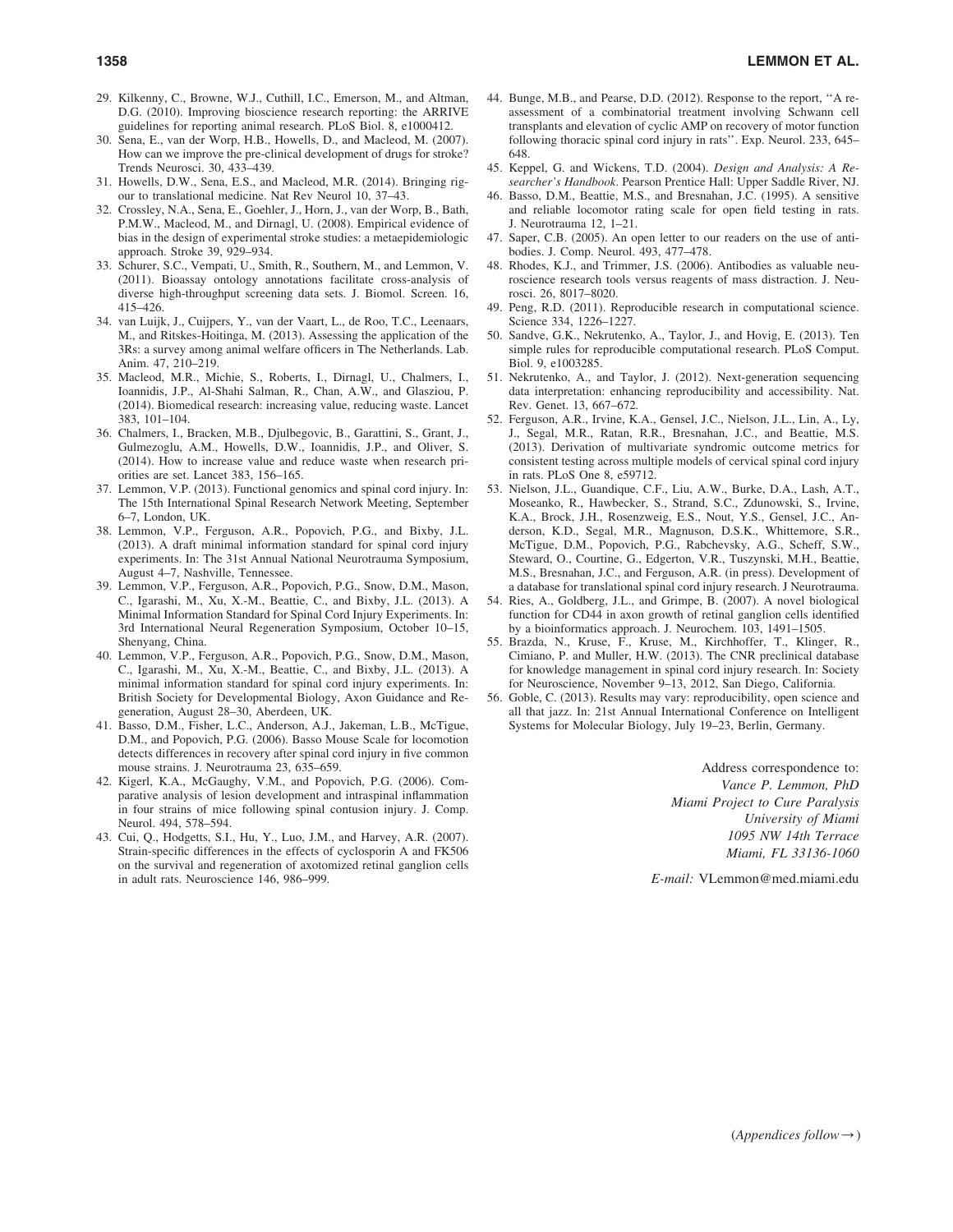#### **APPENDIX A**

# MIASCI Consortium

Saminda W. Abeyruwan, Computer Sciences, University of Miami, Coral Gables, Florida.

Michael S. Beattie, Neurological Surgery, University of California San Francisco, San Francisco, California.

John R. Bethea, Biology, Drexel University, Philadelphia, Pennsylvania.

Frank Bradke, Axon Growth and Regeneration, German Center for Neurodegenerative Diseases, Bonn, Germany.

Jacqueline C. Bresnahan, Neurological Surgery, University of California San Francisco, San Francisco, California.

Mary B. Bunge, Miami Project to Cure Paralysis, University of Miami, Miami, Florida.

Alison Callahan, Stanford Center for Biomedical Informatics Research, Stanford University, Stanford, California.

Samuel David, Center for Research in Neuroscience, McGill University, Montreal, Quebec, Canada.

Sarah A. Dunlop, Experimental and Regenerative, Neurosciences, University of Western Australia, Crawley, WA, Australia.

James W. Fawcett, Center for Brain Repair, Cambridge University, Cambridge, United Kingdom.

Michael G. Fehlings, Division of Neurosurgery, University of Toronto, Toronto, Ontario, Canada.

Itzhak Fischer, Neurobiology and Anatomy, Drexel University, College of Medicine, Philadelphia, Pennsylvania.

Paul Forscher, Department of Molecular, Cellular and Developmental Biology, Yale University, New Haven, Connecticut.

Roman J. Giger, Cell & Developmental Biology, University of Michigan, Ann Arbor, Michigan.

Yoshio Goshima, Department of Molecular Pharmacology & Neurobiology, Yokohama City University Graduate School of Medicine, Yokohama, Japan.

Barbara Grimpe, Department of Neurology, Applied Neurobiology Group, University Medical Center Düsseldorf, Düsseldorf, Germany.

Theo Hagg, Department of Biomedical Sciences, East Tennessee State University, Johnson City, Tennessee.

Edward D. Hall, Departments of Anatomy and Neurobiology, Neurosurgery, Neurology and Physical Medicine and Rehabilitation, University of Kentucky, Lexington, Kentucky.

Benjamin J. Harrison, Kentucky Spinal Cord Injury Research Center, University of Louisville, Louisville, Kentucky.

Alan R. Harvey, School of Anatomy, Physiology and Human Biology, The University of Western Australia, Crawley, WA, Australia.

Cheng He, Department of Neurobiology, Second Military Medical University, Shanghai, China.

Zhigang He, F.M. Kirby Neurobiology Center, Boston Children's Hospital, Harvard Medical School, Boston, Massachusetts.

Tatsumi Hirata, Division of Brain Function, National Institute of Genetics, Mishima, Japan.

Ahmet Hoke, Neurology and Neuroscience Center, Johns Hopkins University, Baltimore, MD USA

Claire E. Hulsebosch, Department of Neuroscience and Cell Biology, University of Texas Medical Branch, Galveston, Texas.

Andres Hurtado, Neurology and Neuroscience Center, Johns Hopkins University, Baltimore, Maryland.

Anjana Jain, Biomedical Engineering, Worcester Polytechnic Institute, Worcester, Massachusetts.

Ken Kadoya, Department of Neurosciences, University of California San Diego, San Diego, California.

Hiroyuki Kamiguchi, Laboratory for Neuronal Growth Mechanisms, RIKEN Brain Science Institute, Wako, Japan.

Mineko Kengaku, Institute for Integrated Cell-Material Sciences, Kyoto University, Kyoto, Japan.

Jeffery D. Kocsis, Department of Neurology, Yale University, West Haven, Connecticut.

Brian K. Kwon, Department of Orthopedics, University of British Columbia, Vancouver, BC, Canada.

Jae Lee, Miami Project to Cure Paralysis, Department of Neurological Surgery, University of Miami, Miami, Florida.

Daniel J. Liebl, Miami Project to Cure Paralysis, Department of Neurological Surgery, University of Miami, Miami, Florida.

Shao-Jun Liu, Department of Neurobiology, The Academy of Military Medical Sciences, Beijing, China.

Laura A. Lowery, Department of Biology, Boston College, Chestnut Hill, Massachusetts.

Shweta Mandrekar-Colucci, Center for Brain and Spinal Cord Repair, Department of Neuroscience, Ohio State University, Columbus, Ohio.

John H. Martin, Department of Physiology, Pharmacology, and Neuroscience, The City College of the City University of New York, New York, New York.

Carol A. Mason, Department of Pathology and Cell Biology, Columbia University, New York, New York.

Dana M. McTigue, Department of Neuroscience, Ohio State University, Columbus, Ohio.

Nassir Mokarram, The Wallace H. Coulter Department of Biomedical Engineering, Georgia Institute of Technology, Atlanta, Georgia.

Lawrence D. Moon, Wolfson Center for Age-Related Diseases, King's College London, University of London, London, United Kingdom.

Hans W. Muller, Department of Neurology, Heinrich Heine University, Düsseldorf, Germany.

Takeshi Nakamura, Research Institute for Biomedical Sciences, Tokyo University of Science, Chiba, Japan.

Takashi Namba, Department of Cell Pharmacology, Nagoya University, Nagoya, Japan.

Mariko Nishibe, Department of Molecular Neuroscience, Osaka University, Osaka, Japan.

Izumi Oinuma, Laboratory of Molecular Neurobiology, Graduate School of Biostudies, Kyoto University, Kyoto, Japan.

Martin Oudega, Departments of Physical Medicine and Rehabilitation, Neurobiology, and Bioengineering, University of Pittsburgh, Pittsburgh, Pennsylvania.

David E. Pleasure, Department of Neurology, University of California Davis, Sacramento, California.

Geoffrey Raisman, Spinal Repair Unit, Institute of Neurology, University College London, London, United Kingdom.

Matthew N. Rasband, Departments of Neuroscience, Developmental Biology, and Molecular and Cellular Biology, Baylor College of Medicine, Houston, Texas.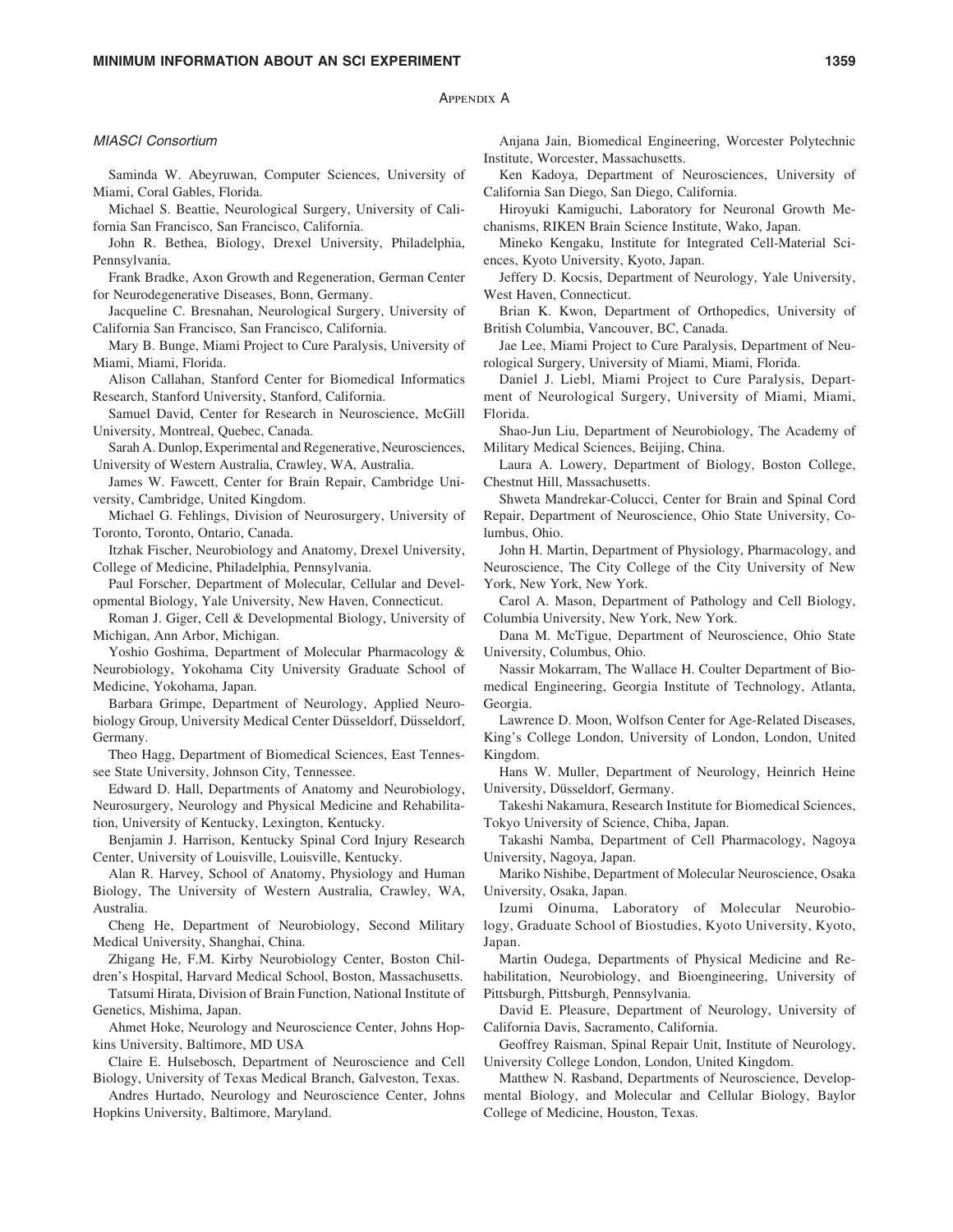Paul J. Reier, Department of Neuroscience, University of Florida, Gainesville, Florida.

Miguel Santiago-Medina, Department of Neuroscience, University of Wisconsin, Madison, Wisconsin.

Jan M. Schwab, Department of Neurology with Experimental Neurology, Charité Universitätsmedizin Berlin, Berlin, Germany.

Martin E. Schwab, Brain Research Institute, University of Zurich, Zurich, Switzerland.

Yohei Shinmyo, Department of Developmental Neurobiology, Kumamoto University, Kumamoto, Japan.

Jerry Silver, Department of Neurosciences, Case Western Reserve University, Cleveland, Ohio.

George M. Smith, Department of Neuroscience, Temple University, Philadelphia, Pennsylvania.

Kwok-Fai So, GHM Institute of CNS Regeneration, Jinan University, Guangzhou, China.

Michael V. Sofroniew, Department of Neurobiology, University of California Los Angeles, Los Angeles, California.

Stephen M. Strittmatter, Program in Cellular Neuroscience, Neurodegeneration and Repair, Yale University, New Haven, Connecticut.

Mark H. Tuszynski, Center for Neural Repair, Department of Neurosciences, University of California San Diego, San Diego, California.

Jeffery L. Twiss, Department of Biological Sciences, University of South Carolina, Columbus, South Carolina.

Ubbo Visser, Department of Computer Science, University of Miami, Miami, Florida.

Trent A. Watkins, Department of Neuroscience, Genentech, Inc., South San Francisco, California.

Wutian Wu, Department of Anatomy, The University of Hong Kong, Hong Kong, China.

Sung Ok Yoon, Department of Molecular and Cellular Biochemistry, Ohio State University, Columbus, Ohio.

Michisuke Yuzaki, Department of Neurophysiology, Keio University, Tokyo, Japan.

Binhai Zheng, Department of Neurosciences, University of California San Diego, San Diego, California.

Fengquan Zhou, Departments of Orthopedic Surgery and Neuroscience, Johns Hopkins University, Baltimore, Maryland.

Yimin Zou, Neurobiology Section, Division of Biological Sciences, University of California San Diego, San Diego, California.

#### Appendix B

# Growth cones and axon regeneration: entering the age of informatics

A 3-day workshop sponsored by the National Institute of Neurological Disorders and Stroke, the Eunice Kennedy Shriver National Institute of Child Health and Human Development, and the Japan Society for the Promotion of Sciences.

New Orleans, Louisiana, October 10–12, 2012

#### Co-organizers

Michihiro Igarashi, Department of Neurochemistry and Molecular Cell Biology, Niigata University, Niigata, Japan.

Vance P. Lemmon, Miami Project to Cure Paralysis, Department of Neurological Surgery, University of Miami, Miami, Florida.

#### **Participants**

Saminda W. Abeyruwan, Department of Computer Sciences, University of Miami, Miami, Florida.

Christine E. Beattie, Department of Neuroscience, Ohio State University, Columbus, Ohio.

John L. Bixby, Miami Project to Cure Paralysis, Departments of Molecular and Cellular Pharmacology and Neurological Surgery, University of Miami, Miami, Florida.

Alison Callahan, Stanford Center for Biomedical Informatics Research, Stanford University, Stanford, California.

Adam R. Ferguson, Brain and Spinal Injury Center, Department of Neurological Surgery, University of California San Francisco, San Francisco, California.

Paul Forscher, Department of Molecular, Cellular and Developmental Biology, Yale University, New Haven, Connecticut.

Yoshio Goshima, Department of Molecular Pharmacology and Neurobiology, Yokohama City University, Yokohama, Japan.

Benjamin J. Harrison, Kentucky Spinal Cord Injury Research Center, University of Louisville, Louisville, Kentucky.

Zhigang He, F.M. Kirby Neurobiology Center, Boston Children's Hospital, Harvard Medical School, Boston, Massachusetts.

Tatsumi Hirata, Division of Brain Function, National Institute of Genetics, Mishima, Japan.

Ken Kadoya, Department of Neurosciences, University of California San Diego, San Diego, California.

Hiroyuki Kamiguchi, Laboratory for Neuronal Growth Mechanisms, RIKEN Brain Science Institute, Wako, Japan.

Mineko Kengaku, Institute for Integrated Cell-Material Sciences, Kyoto University, Kyoto, Japan.

Laura A. Lowery, Department of Biology, Boston College, Chestnut Hill, Massachusetts.

Shweta Mandrekar-Colucci, Center for Brain and Spinal Cord Repair, Department of Neuroscience, Ohio State University, Columbus, Ohio.

Carol A. Mason, Department of Pathology and Cell Biology, Neuroscience, and Ophthalmic Science, Columbia University, New York, New York.

Nassir Mokarram, The Wallace H. Coulter Department of Biomedical Engineering, Georgia Institute of Technology, Atlanta, Georgia.

Takeshi Nakamura, Research Institute for Biomedical Sciences, Tokyo University of Science, Noda, Chiba, Japan.

Takashi Namba, Department of Cell Pharmacology, Nagoya University, Nagoya, Japan.

Mariko Nishibe, Department of mMolecular Neuroscience, Osaka University, Osaka, Japan.

Izumi Oinuma, Laboratory of Molecular Neurobiology, Graduate School of Biostudies, Kyoto University, Kyoto, Japan.

Phillip G. Popovich, Center for Brain and Spinal Cord Repair, Ohio State University, Columbus, Ohio.

Miguel Santiago-Medina, Department of Neuroscience, University of Wisconsin, Madison, Wisconsin.

Yohei Shinmyo, Department of Developmental Neurobiology, Kumamoto University, Kumamoto, Japan.